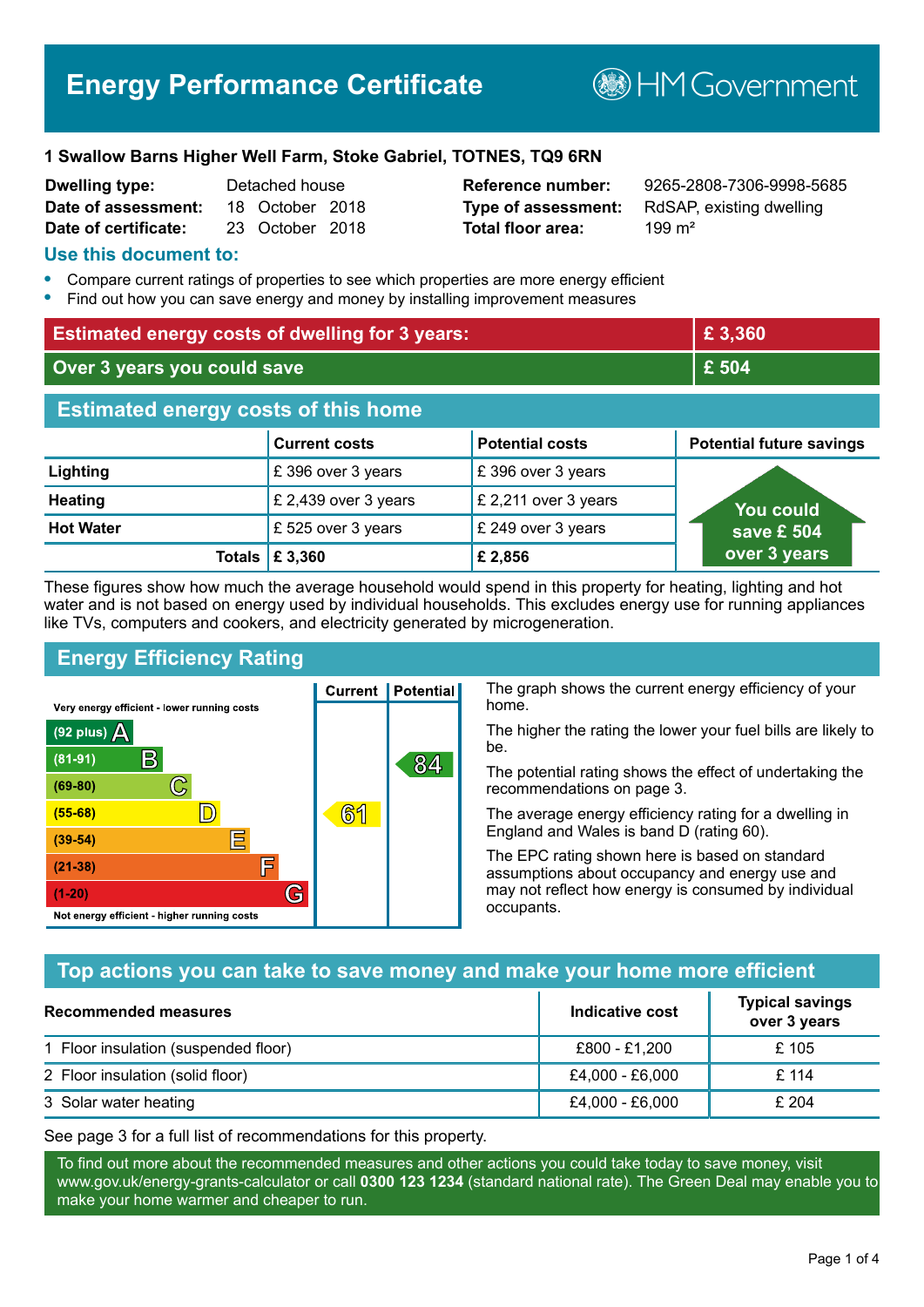1 Swallow Barns Higher Well Farm, Stoke Gabriel, , TOTNES, TQ9 6RN

#### 23 October 2018 RRN: 9265-2808-7306-9998-5685

**Energy Performance Certificate**

# **Summary of this home's energy performance related features**

| <b>Element</b>        | <b>Description</b>                                  | <b>Energy Efficiency</b> |
|-----------------------|-----------------------------------------------------|--------------------------|
| Walls                 | Granite or whinstone, as built, insulated (assumed) | ★★★★☆                    |
| Roof                  | Roof room(s), insulated (assumed)                   | ★★★★☆                    |
| Floor                 | Solid, no insulation (assumed)                      |                          |
|                       | Suspended, no insulation (assumed)                  |                          |
| Windows               | Fully double glazed                                 | ★★★☆☆                    |
| Main heating          | Boiler and radiators, oil                           | ★★★☆☆                    |
| Main heating controls | Programmer, TRVs and bypass                         | ★★★☆☆                    |
| Secondary heating     | Room heaters, wood logs                             |                          |
| Hot water             | From main system, no cylinder thermostat            | ★★☆☆☆                    |
| Lighting              | Low energy lighting in 75% of fixed outlets         | *****                    |

Current primary energy use per square metre of floor area: 150 kWh/m² per year

The assessment does not take into consideration the physical condition of any element. 'Assumed' means that the insulation could not be inspected and an assumption has been made in the methodology based on age and type of construction.

#### **Low and zero carbon energy sources**

Low and zero carbon energy sources are sources of energy that release either very little or no carbon dioxide into the atmosphere when they are used. Installing these sources may help reduce energy bills as well as cutting carbon. The following low or zero carbon energy sources are provided for this home:

**•** Biomass secondary heating

#### **Your home's heat demand**

For most homes, the vast majority of energy costs derive from heating the home. Where applicable, this table shows the energy that could be saved in this property by insulating the loft and walls, based on typical energy use (shown within brackets as it is a reduction in energy use).

| <b>Heat demand</b>           | <b>Existing dwelling</b> | Impact of loft<br>insulation | Impact of cavity<br>wall insulation | Impact of solid<br>wall insulation |
|------------------------------|--------------------------|------------------------------|-------------------------------------|------------------------------------|
| Space heating (kWh per year) | 16.400                   | N/A                          | N/A                                 | N/A                                |
| Water heating (kWh per year) | 3.821                    |                              |                                     |                                    |

You could receive Renewable Heat Incentive (RHI) payments and help reduce carbon emissions by replacing your existing heating system with one that generates renewable heat, subject to meeting minimum energy efficiency requirements. The estimated energy required for space and water heating will form the basis of the payments. For more information, search for the domestic RHI on the www.gov.uk website.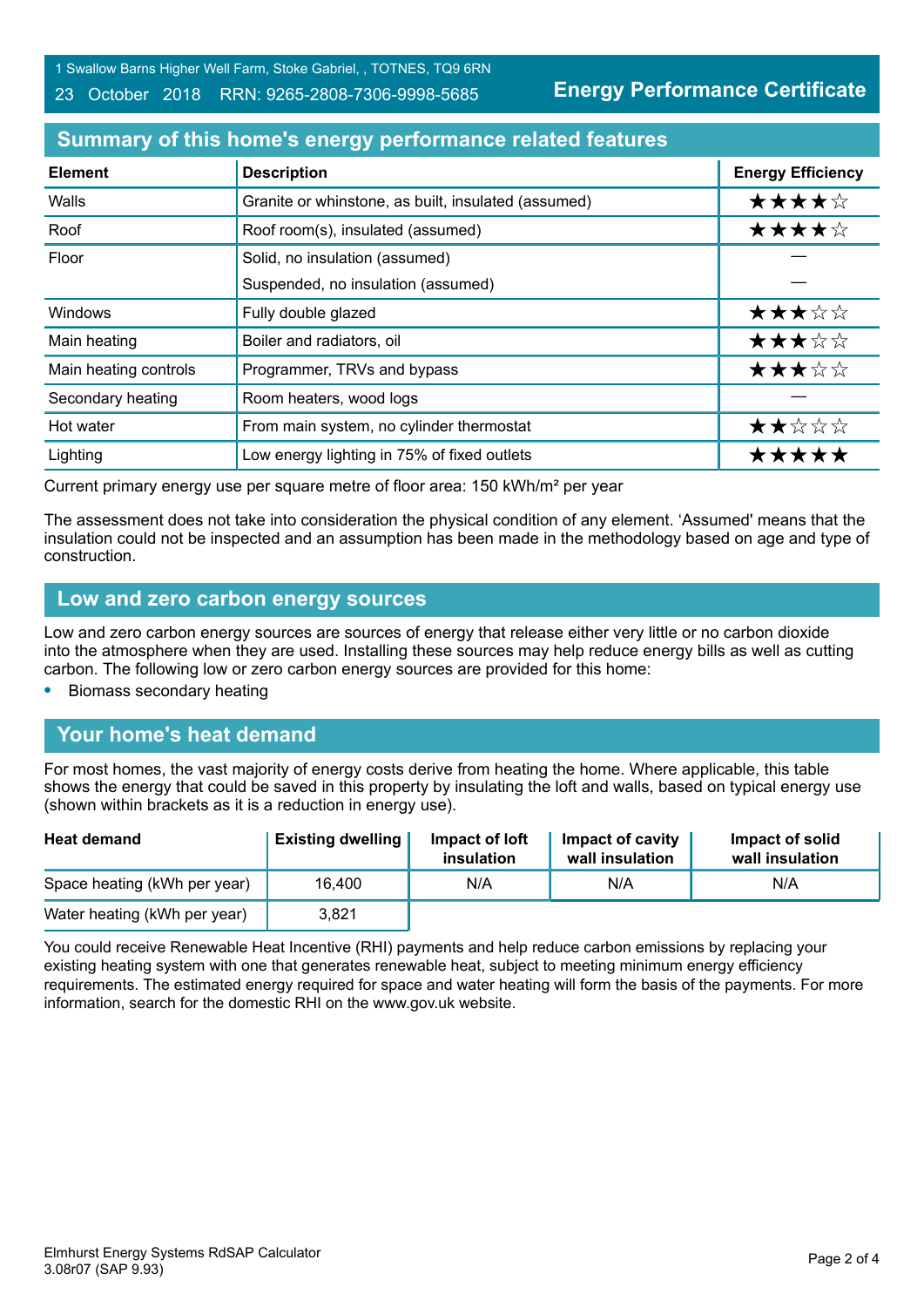#### 23 October 2018 RRN: 9265-2808-7306-9998-5685

#### **Recommendations**

The measures below will improve the energy performance of your dwelling. The performance ratings after improvements listed below are cumulative; that is, they assume the improvements have been installed in the order that they appear in the table. Further information about the recommended measures and other simple actions you could take today to save money is available at www.gov.uk/energy-grants-calculator. Before installing measures, you should make sure you have secured the appropriate permissions, where necessary. Such permissions might include permission from your landlord (if you are a tenant) or approval under Building Regulations for certain types of work.

| <b>Recommended measures</b>        | <b>Indicative cost</b> | <b>Typical savings</b><br>per year | <b>Rating after</b><br>improvement |
|------------------------------------|------------------------|------------------------------------|------------------------------------|
| Floor insulation (suspended floor) | £800 - £1,200          | £ 35                               | D62                                |
| Floor insulation (solid floor)     | £4,000 - £6,000        | £ 38                               | <b>D64</b>                         |
| Solar water heating                | £4,000 - £6,000        | £68                                | <b>D66</b>                         |
| High performance external doors    | £2,500                 | £ 28                               | <b>D67</b>                         |
| Solar photovoltaic panels, 2.5 kWp | £5,000 - £8,000        | £ 329                              | C73                                |
| Wind turbine                       | £15,000 - £25,000      | £ 592                              | <b>B84</b>                         |

# **Opportunity to benefit from a Green Deal on this property**

Green Deal Finance allows you to pay for some of the cost of your improvements in instalments under a Green Deal Plan (note that this is a credit agreement, but with instalments being added to the electricity bill for the property). The availability of a Green Deal Plan will depend upon your financial circumstances. There is a limit to how much Green Deal Finance can be used, which is determined by how much energy the improvements are estimated to **save** for a 'typical household'.

You mav be able to obtain support towards repairs or replacements of heating systems and/or basic insulation measures, if you are in receipt of qualifying benefits or tax credits. To learn more about this scheme and the rules about eligibility, call the Energy Saving Advice Service on **0300 123 1234** for England and Wales.